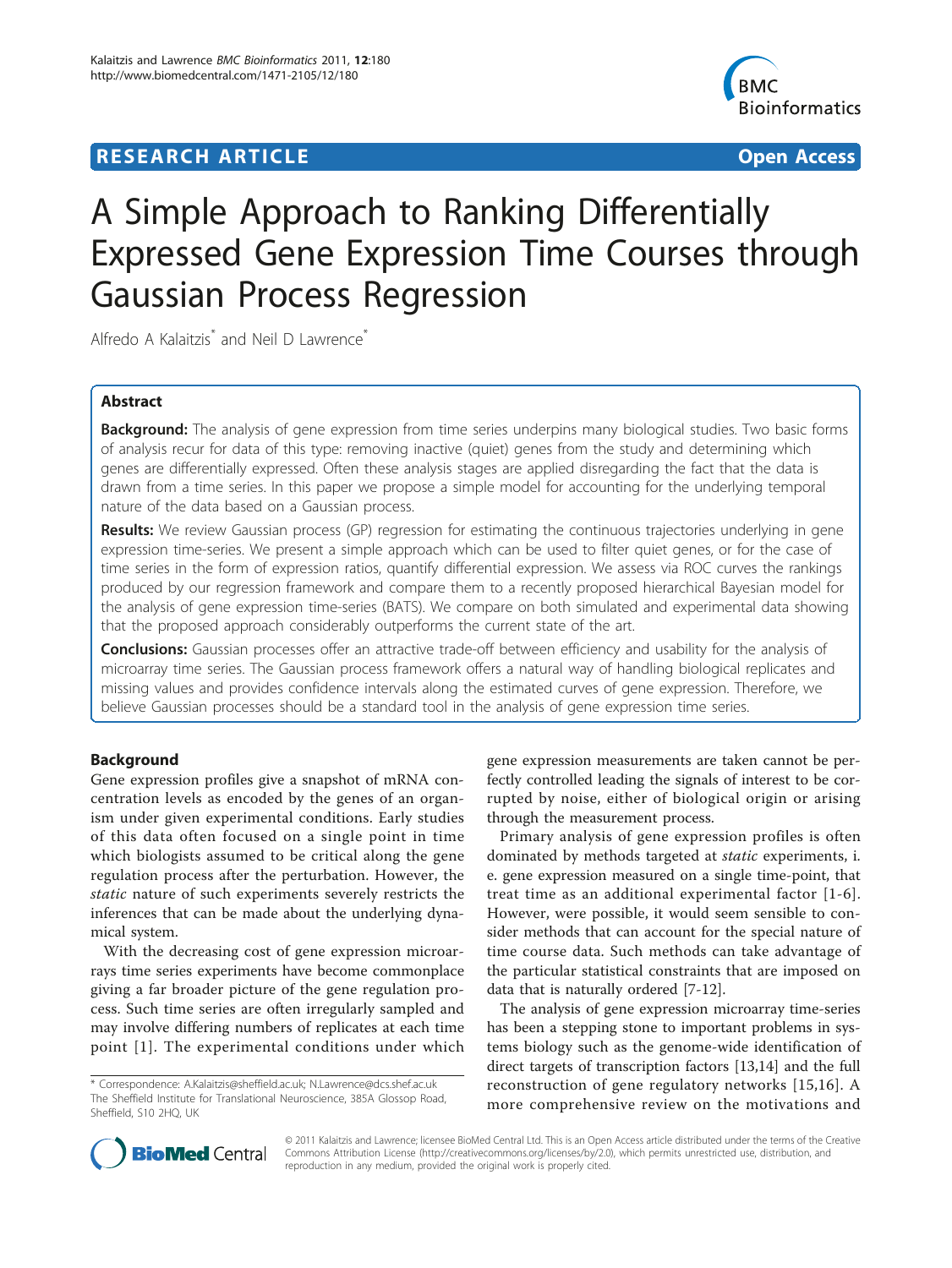methods of analysis of time-course gene expression data can be found in [\[17\]](#page-11-0).

## Testing for Expression

A primary stage of analysis is to characterize the activity of each gene in an experiment. Removing inactive or quiet genes (genes which show negligible changes in mRNA concentration levels in response to treatments/ perturbations) allows the focus to dwell on genes that have responded to treatment. We can consider two experimental set ups. Firstly, we may be attempting to measure the absolute level of gene expression (for example using Affymetrix GeneChip microarrays). In this case a quiet gene would be one whose expression level is indistinguishable from noise. Alternatively, we might be may be hybridizing two samples to the same array and quantifying the ratio of the expression levels. Here a quiet gene would be one which is showing a similar response in both hybridized samples. In either case we consider such expression profiles will consist principally of noise. Removing such genes will often have benign effects later in the processing pipeline. However, mistaken removal of profiles can clearly compromise any further downstream analysis. If the temporal nature of the data is ignored, our ability to detect such phenomena can be severely compromised. An example can be seen in Figure 1, where the temporal information is removed from an experimental profile by randomly reordering its expression samples. Disregarding the temporal correlation between measurements, hinders our ability to assess the profile due to critical inherent traits of the signal being lost such as the speed and scale of variation.

Failure to capture the signal in a profile, irrespective of the amount of embedded noise, may be partially due to temporal aggregation effects, meaning that the coarse sampling of gene expression or the sampling rates do not match the natural rates of change in mRNA



concentrations [\[18](#page-11-0)]. For these reasons, the classification scheme of differential expression in this paper is focused on reaching a high true positive rate (TPR, sensitivity or recall ) and is to serve as a pre-processing tool prior to more involved analysis of time-course microarray data. In this work we distinguish between two-sample testing and experiments where control and treated cases are directly-hybridized on the microarray (For brevity, we shall refer to experiments with such setups as one-sample testing). The two-sample setup is a common experimental setup in which two groups of sample replicates are used [\[13,19](#page-11-0)]; one being under the treatment effect of interest and the other being the control group, so to recover the most active genes under a treatment one may be interested in testing for the statistical significance of a treated profile being differentially expressed with respect to its control counterpart. Other studies use data from a one-sample setup [\[11](#page-11-0),[12\]](#page-11-0), in which the control and treated cases are directly hybridized on a microarray and the measurements are normalized log fold-changes between the two output channels of the microarray [[20\]](#page-11-0), so the analogous goal is to test for the statistical significance of having a non-zero signal.

A recent significant contribution in regards to the estimation and ranking of differential expression of timeseries in a one-sample setup is a hierarchical Bayesian model for the analysis of gene expression time-series (BATS) [[11,12\]](#page-11-0) which offers fast computations through exact equations of Bayesian inference, but makes a considerable number of prior biological assumptions to accomplish this (cf. Simulated data).

## Gene Expression Analysis with Gaussian Processes

Gaussian processes(GP) [[21,22](#page-11-0)] offer an easy to implement approach to quantifying the true signal and noise embedded in a gene expression time-series, and thus allow us to rank the differential expression of the gene profile. A Gaussian process is the natural generalisation of a multivariate Gaussian distribution to a Gaussian distribution over a specific family of functions – a family defined by a covariance function or kernel, i.e. a metric of similarity between data-points (Roughly speaking, if we also view a function as a vector with an infinite number of components, then that function can be represented as a point in an infinite-dimensional space of a specific family of functions and a Gaussian process as an infinite-dimensional Gaussian distribution over that space).

In the context of expression trajectory estimation, a Gaussian process coupled with the squared-exponential covariance function (or radial basis function, RBF) – a standard covariance function used in regression tasks – makes the reasonable assumption that the underlying true signal in a profile is a smooth function [\[23](#page-11-0)], i.e. a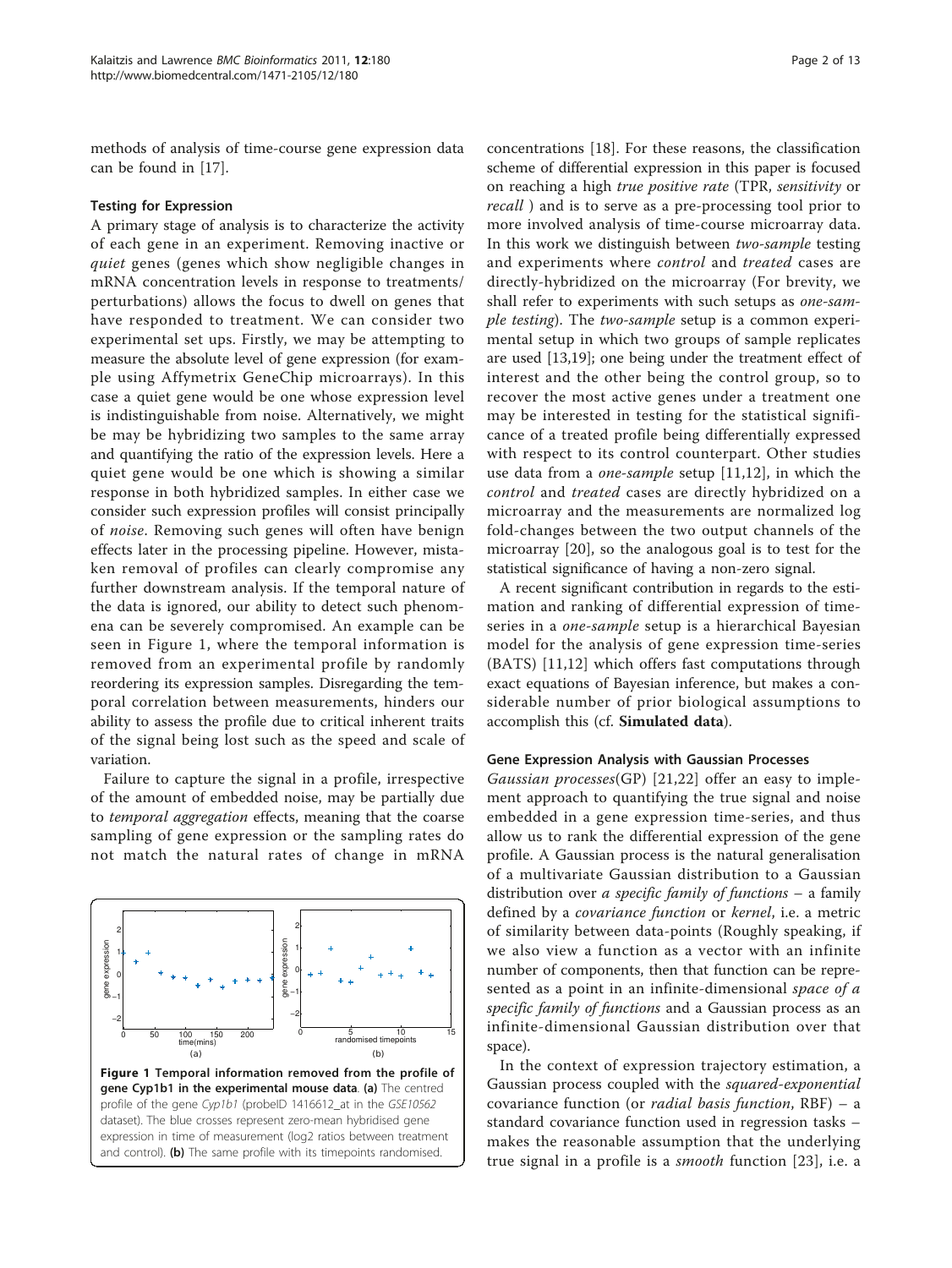function with an infinite degree of differentiability. This property endows the GP with a large degree of flexibility in capturing the underlying signals without imposing strong modeling assumptions (e.g. number of basis functions) but may also erroneously pick up spurious patterns (false positives) should the time-course profiles suffer from temporal aggregation. From a generative viewpoint, the profiles are assumed to have been corrupted by additive white Gaussian noise. This property makes the GP an attractive tool for bootstrapping simulated biological replicates [\[24](#page-11-0)].

In a different context, Gaussian process priors have been used for modeling transcriptional regulation. For example in [[25\]](#page-11-0), while using the time-course expression of a-priori known direct targets (genes) of a transcription-factor, the authors went one step further and inferred the concentration rates of the transcription-factor protein itself and [[26\]](#page-11-0) extended the same model for the case of regulatory repression. The ever-lingering issue of outliers in time series is still critical, but is not addressed here as there is significant literature on this issue in the context of GP regression, which is complementary to this work.

For example [[19,27](#page-11-0)] developed a probabilistic model using Gaussian processes with a robust noise model specialised for two-sample testing to detect intervals of differential expression, whereas the present work optionally focuses on one-sample testing, to rank the differential expression and ultimately detect quiet/active genes. Other examples can also be easily applied; [[28](#page-12-0)] use a Student-t distribution as the robust noise model in the regression framework along with variational approximations to make inference tractable, and [[29](#page-12-0)] employ a Student-t observation model with Laplace approximations for inference. The standard GP regression framework is straightforward to use here with a limited need for manual tweaking of a few hyper-parameters. We describe the GP framework, as used here for regression, in more detail in the Methods section.

## Results and Discussion

We apply standard Gaussian process (GP) regression and the Bayesian hierarchical model for the analysis of time-series (BATS) on two in-silico datasets simulated by BATS and GPs, and on one experimental dataset coming from a study on primary mouse keratinocytes with an induced activation of the TRP63 transcription factor, for which a reverse-engineering algorithm was developed (TSNI: time-series network identification) to infer the direct targets of TRP63 [\[13\]](#page-11-0).

We assume that each gene expression profile can be categorized as either quiet or differentially expressed. We consider algorithms that provide a rank ordering of the profiles according to which is most likely to be non-

quiet (or differentially expressed). Given ground truth we can then evaluate the quality of such a ranking and compare different algorithms. We make use of receiver operating characteristic curves (ROC curves) to evaluate the algorithms. These curves plot the false positive rate on the horizontal axis, versus the true positive rate on the vertical axis; i.e. the percentage of the total negatives (non-differentially expressed profiles) erroneously classified as positives (differentially expressed) versus the percentage of the total positives correctly classified as positives.

From the output of each model a ranking of differential expression is produced and assessed with ROC curves to quantify how well in accordance to each of the three ground truths (BATS-sampled, GP-sampled, TSNI-experimental) the method performs. The BATS model can employ three different noise models, where the marginal distribution of the error is assumed to be either Gaussian, Student-t or double exponential respectively. For the following comparisons we plot four ROC curves, one for each noise model of BATS and one for the GP. We demonstrate that the ranking of the GP framework outperforms that of BATS with respect to the TSNI ranking on the experimental data and on GPsampled profiles.

## Simulated data

The first set of in-silico profiles are simulated by the BATS software<http://www.na.iac.cnr.it/bats/> in accordance to the guidelines given in [[12\]](#page-11-0). In BATS [[11\]](#page-11-0) each time-course profile is assumed to be generated by a function expanded in an orthonormal basis (Legendre or Fourier) plus noise. The number of bases and their coefficients, are estimated with analytic computations in a fully Bayesian manner. Thus the global estimand for every gene expression trajectory is the linear combination of some number of bases whose coefficients are estimated by a posterior distribution. In addition, the BATS framework allows various types of non-Gaussian noise models.

## BATS simulation

We reproduce one instantiation of the simulations per-formed in [[11\]](#page-11-0); specifically, three sets of  $N = 8000$  profiles, of  $n = 11$  timepoints and  $k_i^j = 2$  replicates, for  $i =$ 1; ...,  $N$ ,  $j = 1$ , ...,  $n$  except  $k_i^{2,5,7} = 3$ , according to the model defined in [11, sec. 2.2]. In each of the three sets of profiles, 600 out of 8000 are randomly chosen to be differentially expressed (labeled as "1" in the ground truth) and simulated as a sum of an orthonormal basis of Legendre polynomials with additive i.i.d.(identically and independently distributed) noise.

The other 7400 non-differentially expressed profiles (labeled as "0" in the ground truth) are essentially zero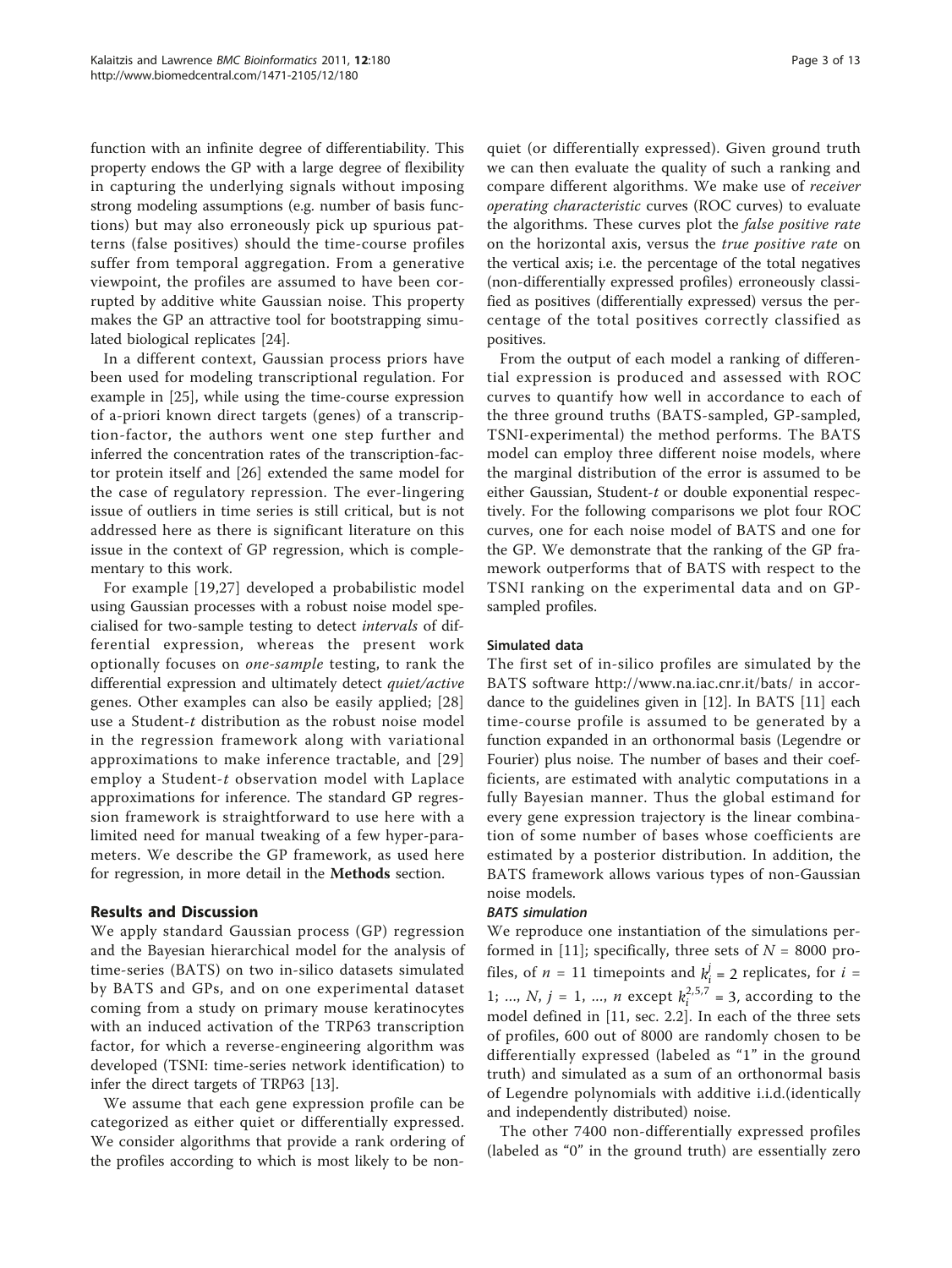<span id="page-3-0"></span>

corresponding curve (AUC).

functions with additive i.i.d. noise. The three simulated datasets are induced with different kinds of i.i.d. noise; respectively, Gaussian N(0,  $\sigma$  <sup>2</sup>), Student- $t$  distributed with  $5(T(5))$  and 3 (T(3)) degrees of freedom. Figure 2 (a, b, c) illustrates the comparison on the BATS-sampled data with all three kinds of induced noise.

## GP simulation

In a similar setup, the second in-silico dataset consists of 8000 profiles sampled from Gaussian processes, with the same number of replicates and time-points, among which 600 were setup as differentially expressed. To generate a differentially expressed profile, each of the hyperparameters of the RBF covariance function, namely the characteristic lengthscale, signal variance and noise

variance (cf. Methods) is sampled from separate Gamma distributions. The three Gamma distributions are fitted to sets of their corresponding hyperparameters, which are observed for the true positive profiles under a near zero FPR during the first test on BATSgenerated profiles. In this way, we attempt to resemble the behaviour of the BATS-sampled profiles. Table [1](#page-4-0) lists the parameters of the three fitted Gamma distributions.

The other 7400 non-differentially expressed profiles are simply zero functions with additive white Gaussian noise of variance equal to the sum of two samples from the Gamma distribution for the *signal variance* and the noise variance. This addition serves to create a non-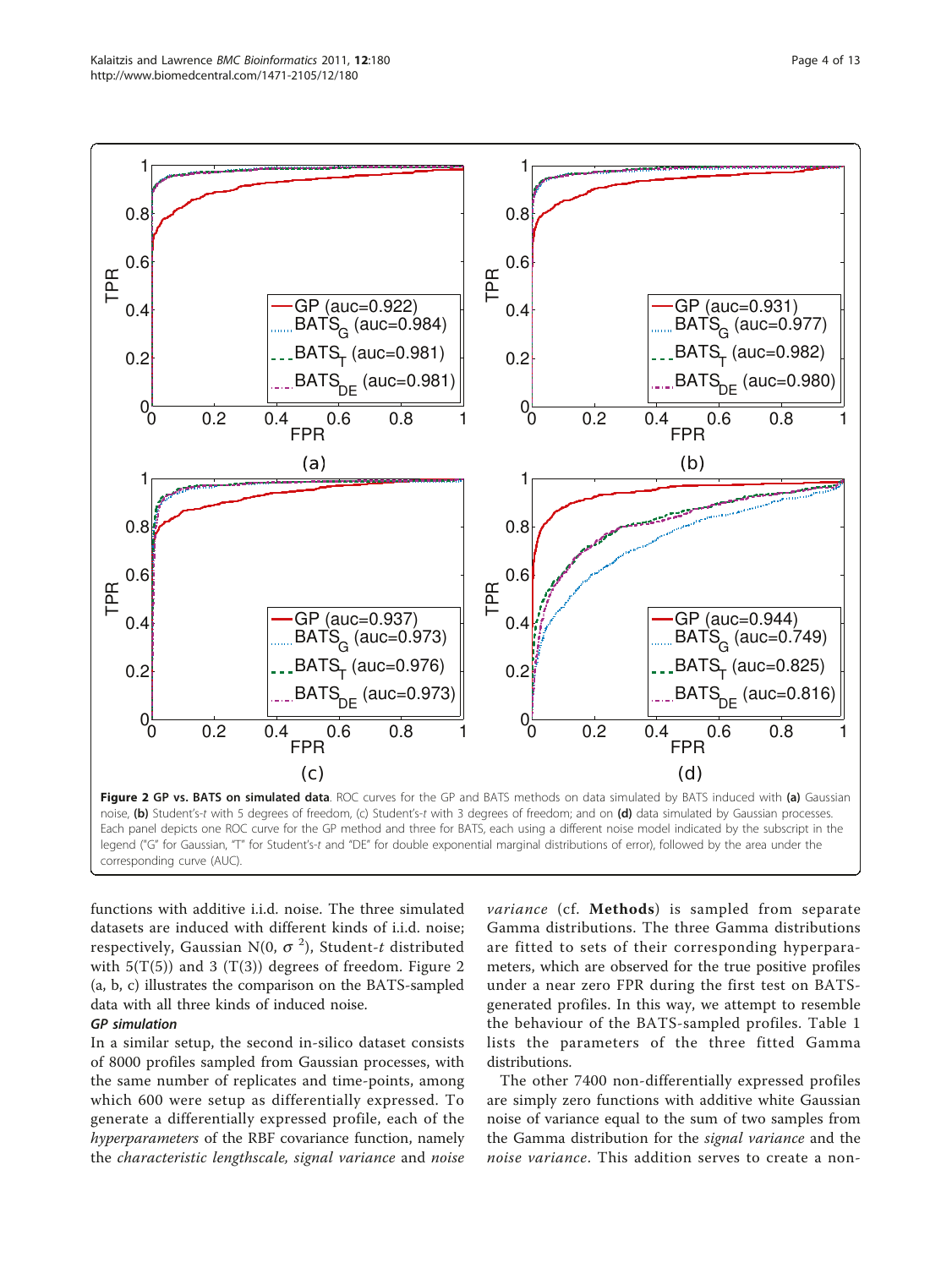|                                    |                                       | Sampling Gamma distribution $\Gamma(a, b)$ |           |
|------------------------------------|---------------------------------------|--------------------------------------------|-----------|
|                                    |                                       | a (scale)                                  | b (shape) |
| Sampled<br>RBF-<br>Hyperparameters | $\ell^2$ (characteristic lengthscale) | . 4                                        |           |
|                                    | $\sigma_f^2$ (signal variance)        | 2.76                                       | 0.2       |
|                                    | $\sigma_n^2$ (noise variance)         | 23                                         | 0.008     |

#### <span id="page-4-0"></span>Table 1 Parameters of the Gamma distributions for sampling the RBF-hyperparameters

These are the parameters of the Gamma distributions from which we sample the RBF- hyperparameters. For example, the characteristic lengthscale is sampled from a Gamma with scale 1.4 and shape 5.7. The hyperparameters are then used in the RBF covariance function to sample/simulate a profile from the Gaussian process.

differentiated profile of comparative scale to the differentiated ones, but nonetheless of completely random nature. Figure [2\(d\)](#page-3-0) illustrates the comparison on the GP-sampled data.

## Experimental data

We apply the standard GP regression framework and BATS on an experimental dataset coming from a study on primary mouse keratinocytes with an induced activation of the TRP63 transcription factor (GEO-accession number [GEOdataset:GSE10562]), where a reverse-engineering algorithm was developed (TSNI: time-series network identification) to infer the direct targets of TRP63 [[13\]](#page-11-0). In that study, 786 out of 22690 gene reporters were chosen based on the area under their curves, and ranked by TSNI according to the probability of belonging to direct targets of TRP63. The ranking list was published in a supplementary file available for download

(genome.cshlp.org/content/suppl/2008/05/05/ gr.073601.107.DC1/DellaGatta\_SupTable1.xls) and used here as a *noisy ground truth*. We pre-process the data with the robust multi-array average (RMA) expression measure [\[30\]](#page-12-0), implemented in the "affy" R-package.

We label the top 100 position of the TSNI ranking as "1" in the ground truth as they are the most likely to be direct targets of the TRP63 transcription factor and because the binding scores (computed as the sum of -log2 of p-values of all TRP63-binding regions identified by ChIP-chip experiments) are most densely distributed amongst the first 100 positions, see Figure 3. Furthermore, in [[13](#page-11-0)] these 100 positions were further validated by gene set enrichment analysis (GSEA) [\[31\]](#page-12-0) to check if their up/down regulation patterns were correlated to genes that respond to TRP63 knock-downs in general. In summary, "the top 100 TSNI ranked transcripts are significantly enriched for the strongest binding sites" [\[13](#page-11-0)]. Figure [4](#page-5-0) illustrates the comparison on the experimental data.

## Discussion

On BATS-sampled data, Figure [2\(a, b, c\),](#page-3-0) we observe that the change in the induced noise is barely noticeable

in regards to the performances of both methods and that BATS maintains its stable supremacy over the GP framework. This performance gap is partially due to the lack of a robust noise model for the GP (cf. Conclusions). Furthermore, there is a modeling bias in the underlying functions of the simulated profiles, which contain a finite small degree of differentiability (maximum degree of Legendre polynomial is 6). This puts the GP in a disadvantaged position as it models for (smooth) infinitely differentiable functions when its covariance function is a squared exponential. Consequently, for this simulated dataset the GP is more susceptible to capturing spurious patterns as they are more likely to lie within its modeling range, whereas for BATS modeling the polynomials with a limited degree acts as a safeguard against spurious patterns, most of which vary rapidly in time.

On GP-sampled data, Figure [2\(d\),](#page-3-0) we observe the reversal of the performance gap in favor of the GP framework while its performance is almost unaffected. The

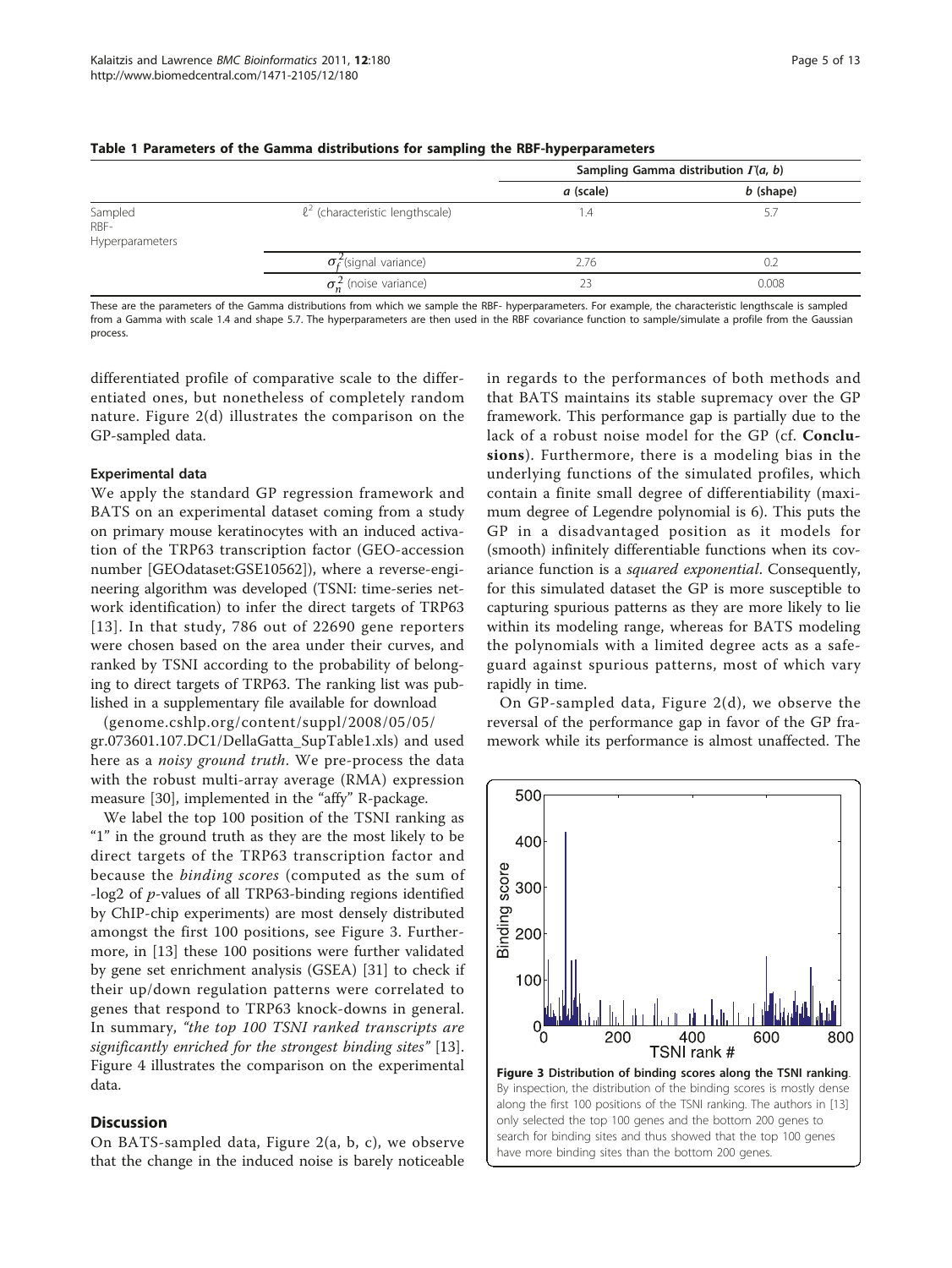<span id="page-5-0"></span>GP is still prone to non-differentially expressed profiles with spurious patterns and differentially expressed profiles with excessive noise. However, the limited polynomial degree of BATS proves to be inadequate for many of the GP-sampled functions and the two BATS variants with robust noise models (BATS<sub>T</sub>, BATS<sub>DE</sub>) only alleviate the problem slightly. In Figure 4 we observe the GP outperforming the Gaussian noise variant of BATS  $(BATS_G)$  by a similar degree as in Figure [2\(d\).](#page-3-0) The experimental data are much more complex and apparently the robust BATS variants now offer no increase in performance. Since the ground truth focuses on the 100 most differentially expressed genes with respect to the induction of the TRP63 transcription factor, then these results indicate that the GP method of ranking presented here indeed highlights differentially expressed genes and that it naturally features an attractive degree of robustness against different kinds of noise.

## Conclusions

We presented an approach to estimating the continuous trajectory of gene expression time-series from microarray data through Gaussian process (GP) regression and ranking the differential expression of each profile via a log-ratio of marginal likelihoods of two GPs, each one representing the hypothesis of differential and non-differential expression respectively. We compared our method to a recent Bayesian hierarchical model (BATS) via ROC curves on data simulated by BATS and GPs and experimental data. Each evaluation was made on

the basis of matched percentages to a ground truth - a binary vector which labeled the profiles in a dataset as differentially expressed or not. The experimental data were taken from a previous study on primary mouse keratinocytes and the top 100 genes of its ranking were used here as the noisy ground truth for the purposes of assessment. The GP framework significantly outperformed BATS on experimental and GP-sampled data and the results showed that standard GP regression can be regarded as a serious competitor in evaluating the continuous trajectories of gene expression and ranking its differential expression.

This ranking scheme presented here is reminiscent of the work in [[19](#page-11-0)] on two-sample data (separate timecourse profiles for each treatment), where the two competing hypotheses are represented in a graphical model of two different generative models connected with a gating scheme; one where the two profiles of the gene reporter are assumed to be generated by two different GPs, and thus the gene is differentially expressed across the two treatments, and one where the two profiles are assumed to be generated by the same GP, and thus the gene is non-differentially expressed. The gating network serves to *switch* between the two generative models, in time, to detect *intervals* of differential expression and thus allow biologists to draw conclusions about the propagation of a perturbation in a gene regulatory network. Instead, the issue presented in this paper is more basic and so is the methodology to deal with it. However, we note that the robust mechanisms against outliers used



ROC curve and the area under it (AUC) are depicted for the GP method and three for BATS, each using a different noise model indicated by the subscript in the legend. (a) Ground truth consists of 22690 labels among which only the 786 profiles chosen to be ranked by TSNI (based on the area under their curves) are labeled as "1", cf. Experimental data. (b) Same number of labels; here only the top 100 profiles ranked by TSNI are labeled as "1".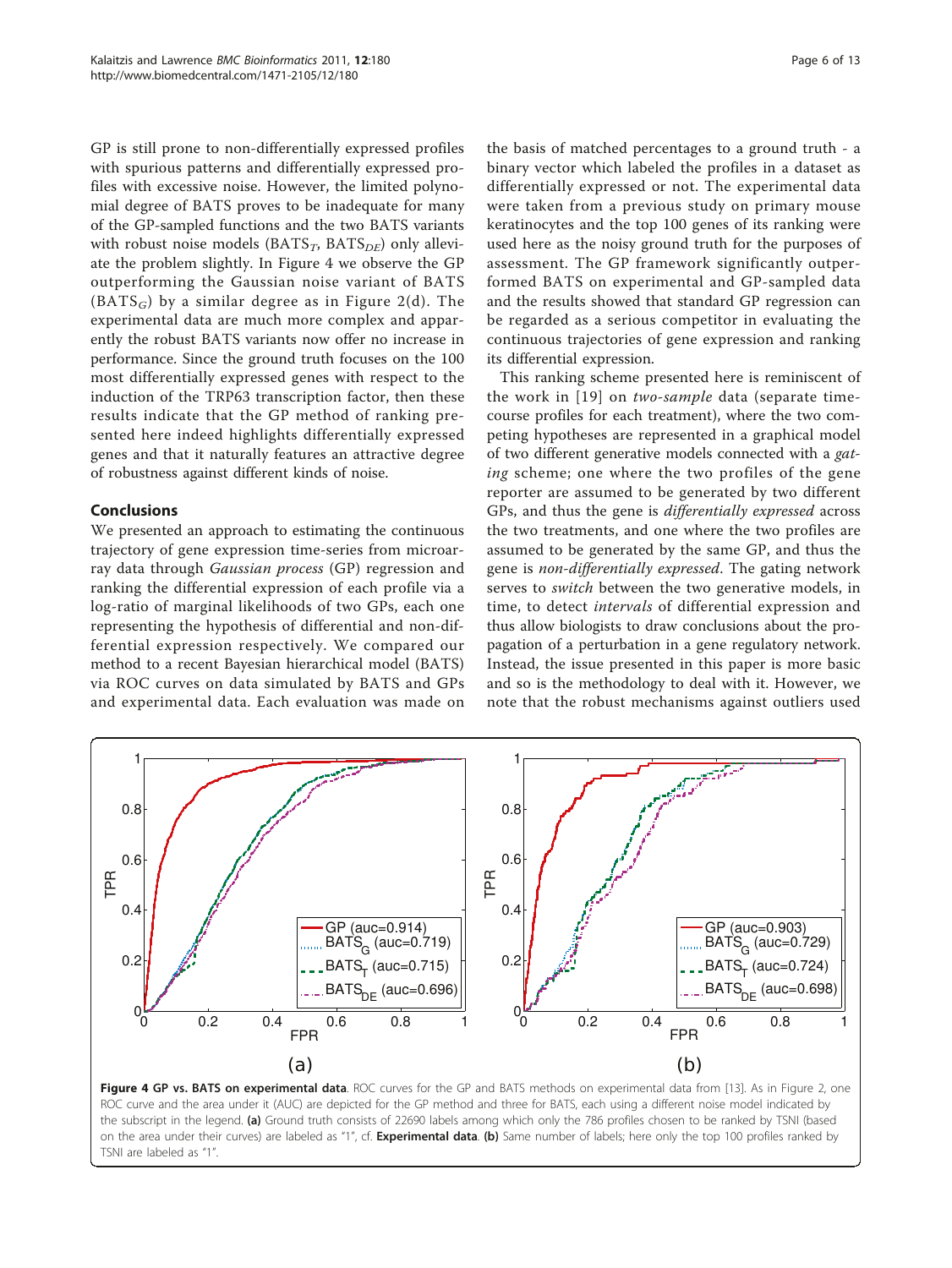in [[19](#page-11-0)[,28,29](#page-12-0)] are complementary to this work and one should not hesitate to incorporate one into a framework similar to ours. Practicalities aside, this paper also introduces additional proof that Gaussian processes, naturally and without much engineering, fit to the analysis of gene expression time-series and that simplicity can still be preferred over the ever-increasing – but sometimes necessary – complexity of hierarchical Bayesian frameworks.

## Future work

A natural next step would be to add a robust noise mechanism in our framework. In this regard, fine examples can be found in [[19,](#page-11-0)[28](#page-12-0),[29\]](#page-12-0). Finally, an interesting biological question is about the potential periodicity of the underlying signal in a gene expression profile. In this regard a different of kind stationary covariance function, the periodic covariance function [[22\]](#page-11-0), can fit a time-series generated by an periodic process and thus its lengthscale hyperparameter can be interpreted as its cycle.

## Methods

As we mentioned earlier, analysing time-course microarray data by means of Gaussian process (GP) regression is not a new idea (cf. Background). In this section we review the methodology to estimating the continuous trajectory of a gene expression by GP regression and subsequently describe a likelihood-ratio approach to ranking the differential expression of its profile. The following content is based on the key components of GP theory as described in [\[21,22](#page-11-0)].

## The Gaussian process model

The idea is to treat trajectory estimation given the observations (gene expression time-series) as an interpolation problem on functions of one dimension. By assuming the observations have Gaussian-distributed noise, the computations for prediction become tractable and involve only the manipulation of linear algebra rules.

#### A finite parametric model

We begin the derivation of the GP regression model by defining a standard linear regression model (a more concrete example of such a model is for  $\varphi = (1, x, x^2)^{\top}$ , i.e. a line mapped to a quadratic curve)

$$
f(x) = \phi^{\mathrm{T}} \mathbf{w}, \quad \gamma = f(x) + \varepsilon, \tag{1}
$$

where gene expression measurements in time  $y = \{y_n\}_n$  $= 1.0$  are contaminated with white Gaussian noise and the inputs (of time) are mapped to a feature space  $\Phi$  =  $\{\varphi(x_n)^\top\}_{n=1..N}$ . Furthermore, if we assume the noise to be i.i.d. (identically and independently distributed) as a Gaussian with zero mean and variance  $\sigma_n^2$ 

$$
\sim \mathcal{N}(0, \sigma_n^2),\tag{2}
$$

then the probability density of the observations given the inputs and parameters (data likelihood) is Gaussiandistributed

$$
p(\mathbf{y}|\mathbf{x}, \mathbf{w}) = \prod_{i=1}^{n} p(y_i|x_i, \mathbf{w})
$$
  
\n
$$
= \prod_{i=1}^{n} \frac{1}{\sqrt{2\pi \sigma_n^2}} \exp\left(-\frac{(y_i - \phi_i^{\top} \mathbf{w})^2}{2\sigma_n^2}\right)
$$
  
\n
$$
= \frac{1}{(2\pi)^{n/2} |\Sigma_n|^{1/2}} \times \exp\left(-\frac{1}{2} (\mathbf{y} - \mathbf{\Phi}\mathbf{w})^{\top} \Sigma^{-1} (\mathbf{y} - \mathbf{\Phi}\mathbf{w})\right)
$$
  
\n
$$
= \mathcal{N}(\mathbf{\Phi}\mathbf{w}, \Sigma_n),
$$
\n(3)

Where  $\Sigma_n = \sigma_n^2 I$ .

Introducing Bayesian methodology

Now turning to Bayesian linear regression, we wish to encode our initial beliefs about the parameters w by specifying a zero mean, isotropic Gaussian distribution as a prior over the parameters

$$
\mathbf{w} \sim \mathcal{N}(0, \sigma_w^2). \tag{4}
$$

By integrating the product of the *likelihood*  $\times$  *prior* with respect to the parameters, we get the *marginal like*lihood

$$
p(\mathbf{y}|\mathbf{x}) = \int \mathrm{d}\mathbf{w} \ p(\mathbf{y}|\mathbf{x}, \mathbf{w}) p(\mathbf{w}). \tag{5}
$$

which is jointly Gaussian. Hence the *mean* and *covar*iance of the marginal are

$$
\langle y \rangle = \langle \Phi w \rangle + \langle \varepsilon \rangle = 0 \tag{6}
$$

$$
\langle yy^{\top} \rangle = \Phi \langle ww^{\top} \rangle \Phi^{\top} + \langle \varepsilon \varepsilon^{\top} \rangle
$$
  
=  $\sigma_w^2 \Phi \Phi^{\top} + \sigma_n^2 I$  (7)  
=  $K_f + \sigma_n^2 I = K_y$ 

$$
p(\mathbf{y}|\mathbf{x}) = \frac{1}{(2\pi)^{n/2} |\mathbf{K}_y|^{1/2}} \exp\left(-\frac{1}{2}\mathbf{y}^\top \mathbf{K}_y^{-1} \mathbf{y}\right) = \mathcal{N}(\mathbf{y}; \mathbf{0}, \mathbf{K}_y).
$$
 (8)

By computing the *marginal likelihood* in eq. (8), we can compare or rank different models, without fear of overfitting on the data, or having to explicitly apply a regulariser to the likelihood; the marginal likelihood implicitly penalises too complex models [21, sec. 5.4].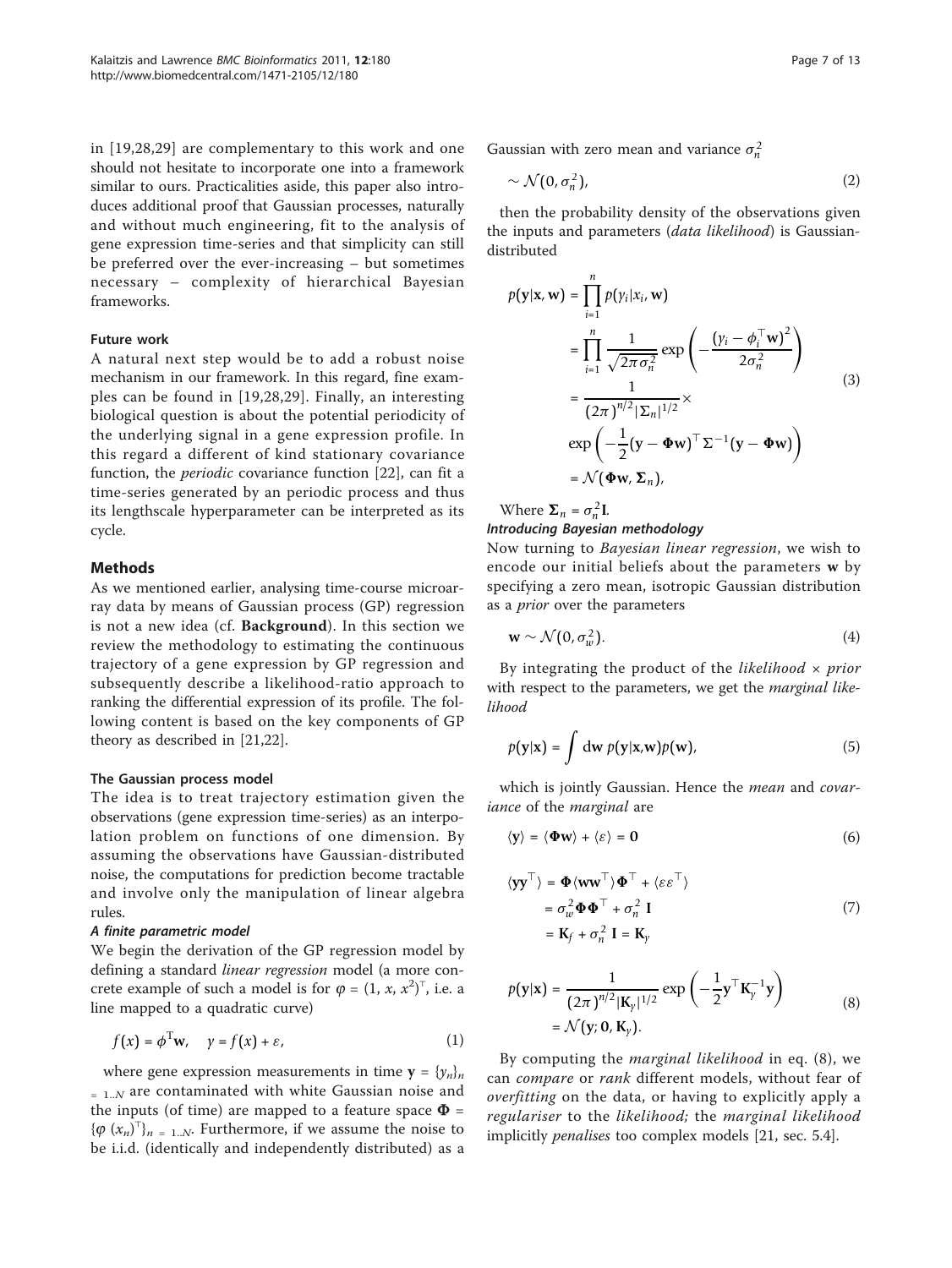Notice in eq. (7) how the structure of the covariance implies that choosing a different feature space  $\Phi$  results in a different  $K_{\nu}$ . Whatever  $K_{\nu}$  is, it must satisfy the following requirements to be a valid covariance matrix of the GP:

• Kolmogorov consistency, which is satisfied when  $K_{ii} = K(x_i, x_i)$  for some *covariance function K*, such that all possible K are *positive semidefinite* ( $y^{\top}$  Ky ≥ 0).

• Exchangeability, which is satisfied when the data are i.i.d.. It means that the order in which the data become available has no impact on the *marginal dis*tribution, hence there is no need to hold out data from the training set for validation purposes (for measuring generalisation errors, etc.).

#### Definition of a Gaussian process

More formally, a Gaussian process is a stochastic process (or collection of random variables) over a feature space, such that the distribution p  $(y(x_1), y(x_2),..., y(x_n))$  of a function  $y(x)$ , for any finite set of points  $\{x_1, x_2, ..., x_n\}$ mapped to that space, is Gaussian, and such that any of these Gaussian distributions is Kolmogorov consistent.

If we remove the *noise term*  $\sigma_n^2 I$  from  $K_y$  in eq. (7) we can have noiseless predictions of  $f(x)$  rather than  $y(x) = f(x)$  $(x) + \varepsilon$ . However, when dealing with finite parameter spaces  $K_f$  may be *ill-conditioned* (cf. sec. SE derivation), so the noise term guarantees that  $K_y$  will have full rank (and an inverse). Having said that, we now formulate the GP *prior* over the *latent* function values  $f$  by rewriting eq. (8) as

$$
p(\mathbf{f}|\mathbf{x}) = \frac{1}{(2\pi)^{n/2} |\mathbf{K}_f|^{1/2}} \times
$$
  
\n
$$
\exp\left(-\frac{1}{2}(\mathbf{f} - \mathbf{m})^\top \mathbf{K}_f^{-1}(\mathbf{f} - \mathbf{m})\right),
$$
  
\nor  $\mathbf{f}|\mathbf{x} \sim \mathcal{GP}(\mathbf{f}; m(\mathbf{x}), K_f(x_i, x_j)),$  (9)

where the *mean function* (usually defined as the zero function) and the covariance function respectively are

$$
m(x) = \langle f(x) \rangle, \tag{10}
$$

$$
K_f(x_i, x_j) = \langle (f(x_i) - m(x_i))(f(x_j) - m(x_j)) \rangle.
$$
 (11)

#### The squared-exponential kernel

In this paper we only use the univariate version of the squared-exponential (SE) kernel. But before embarking on its analysis, the reader should be aware of the existing wide variety of kernel families, and potential combinations of them. A comprehensive review of the literature on covariance functions is found in [21, chap. 4].

## Derivation and interpretation of the SE kernel

In the GP definition section we mentioned the possibility of an ill-conditioned covariance matrix. In the case of a finite parametric model (as in eq. (1)),  $K_f$  can have at most as many non-zero eigenvalues as the number of parameters in the model. Hence for any problem of any given size, the matrix is non-invertible. Ensuring  $K_f$  is not ill-conditioned, involves adding the diagonal noise term to the covariance. In an infinite-dimensional feature space, one would not have to worry about this issue as the features are integrated out and the covariance between datapoints is no longer expressed in terms of the features but by a covariance function. As demonstrated in [22, sec.45.3] and [21, sec.4.2.1], with an example of a one-dimensional dataset, we express the covariance matrix  $K_f$  in terms of the features  $\Phi$ 

$$
K_{ij} = \sigma_w^2 \sum_h \phi_h(x_i) \phi_h(x_j), \qquad (12)
$$

then by considering a feature space defined by *radial* basis functions and integrating with respect to their centers  $h$ , eq. (12) becomes

$$
K(x_i, x_j) = \lim_{N \to \infty} \frac{\sigma_w^2}{N} \sum_{h=1}^N \phi_h(x_i) \phi_h(x_j)
$$
  
=  $S \int_{-\infty}^{\infty} dh \phi_h(x_i) \phi_h(x_j)$   
=  $S \int_{-\infty}^{\infty} dh \exp\left(-\frac{(x_i - h)^2}{2r^2}\right) \exp\left(-\frac{(x_j - h)^2}{2r^2}\right)^{(13)}$   
=  $\sqrt{\pi r^2} S \exp\left(-\frac{(x_i - x_j)^2}{4r^2}\right),$ 

where one ends up with a smooth (infinitely differentiable) function on an infinite-dimensional space of (radial basis function) features. Taking the constant out front as a *signal variance*  $\sigma_f^2$  and squaring the exponential gives rise to the standard form of the univariate squaredexponential (SE) covariance function. The noisy univariate SE kernel – the one used in this paper is

$$
K_{\gamma}(x_i, x_j) = \sigma_f^2 \exp\left(-\frac{(x_i - x_j)^2}{2\ell^2}\right) + \sigma_n^2 \delta_{ij}.
$$
 (14)

The SE is a stationary kernel, i.e. it is a function of  $d = x_i - x_j$  which makes it *translation invariant* in time.  $\delta_{ii}$  is the *Kronecker delta* function which is unity when *i*  $=$  j and zero otherwise and  $l^2$  is the *characteristic* lengthscale which specifies the distance beyond which any two inputs  $(x_i, x_j)$  become uncorrelated. In effect,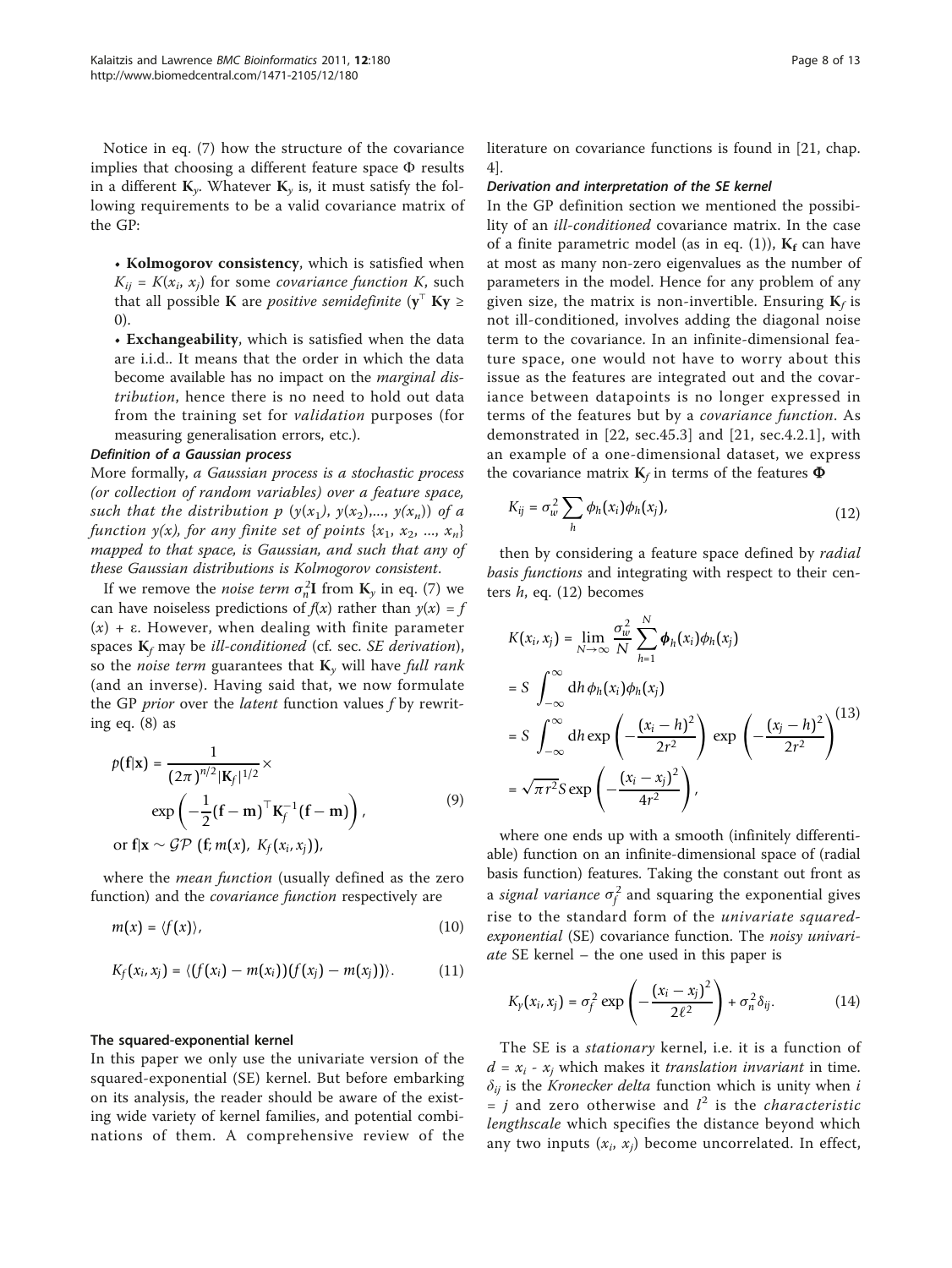<span id="page-8-0"></span>the lengthscale  $l^2$  governs the amount that  $f$  varies along the input (time). A small lengthscale means that  $f$  varies rapidly along time, and a very large lengthscale means that f behaves almost as a constant function, see Figure 5. This parameterisation of the SE kernel becomes very powerful when combined with hyperparameter adaptation, as described in a following section. Other adapted hyperparameters include the *signal variance*  $\sigma_f^2$  which is a vertical scale of function variation and the *noise variance*  $\sigma_n^2$  (introduced in eq. (2)) which is not a hyperparameter of the SE itself, but unless we consider it as a constant in the noisy case, its adaptation can give different explanations about the latent function that generates the data.



centred profile of the gene Cyp1b1 (probeID 1416612\_at in the GSE10562 dataset) with different settings of the lengthscale hyperparameter  $l^2$ . The blue crosses represent zero-mean hybridised gene expression in time (log2 ratios between treatment and control) and the shaded area indicates the point-wise mean plus/minus two times the standard deviation (95% confidence region). (a) Mean function is constant as  $\ell^2 \to \infty$ (0 inverse lengthscale in eq. (14)) and all of the observed data variance is attributed to noise  $(\sigma_n^2)$ . (b) The lengthscale is manually set to a localoptimum large value ( $l^2$  = 30) and thus the mean function roughly fits the data-points. The observed data variance is equally attributed to signal  $(\sigma_f^2)$  and noise  $(\sigma_i^2)$ . Consequently, the GP features high uncertainty in its predictive curve. (c) The lengthscale is manually set to a localoptimum small value ( $l^2 = 15.6$ ) and thus the mean function tighly fits the data-points with high certainty. The interpretation from the covariance function in this case is that the profile contains a minimal amount of noise and that most of the observed data variance is attributed to the underlying signal ( $\sigma_f^2$ ). (**d)** The contour of the corresponding LML function plotted by an exhaustive search of  $\ell^2$  and SNR values. The two main local-optima are indicated by the green dots and a third optimum that corresponds to the 1st panel appears almost as flat in the contour and its vicinity encompasses the whole lengthscale axis for very small values of SNR (i.e. given that SNR ≈ 0, the lengthscale is trivial).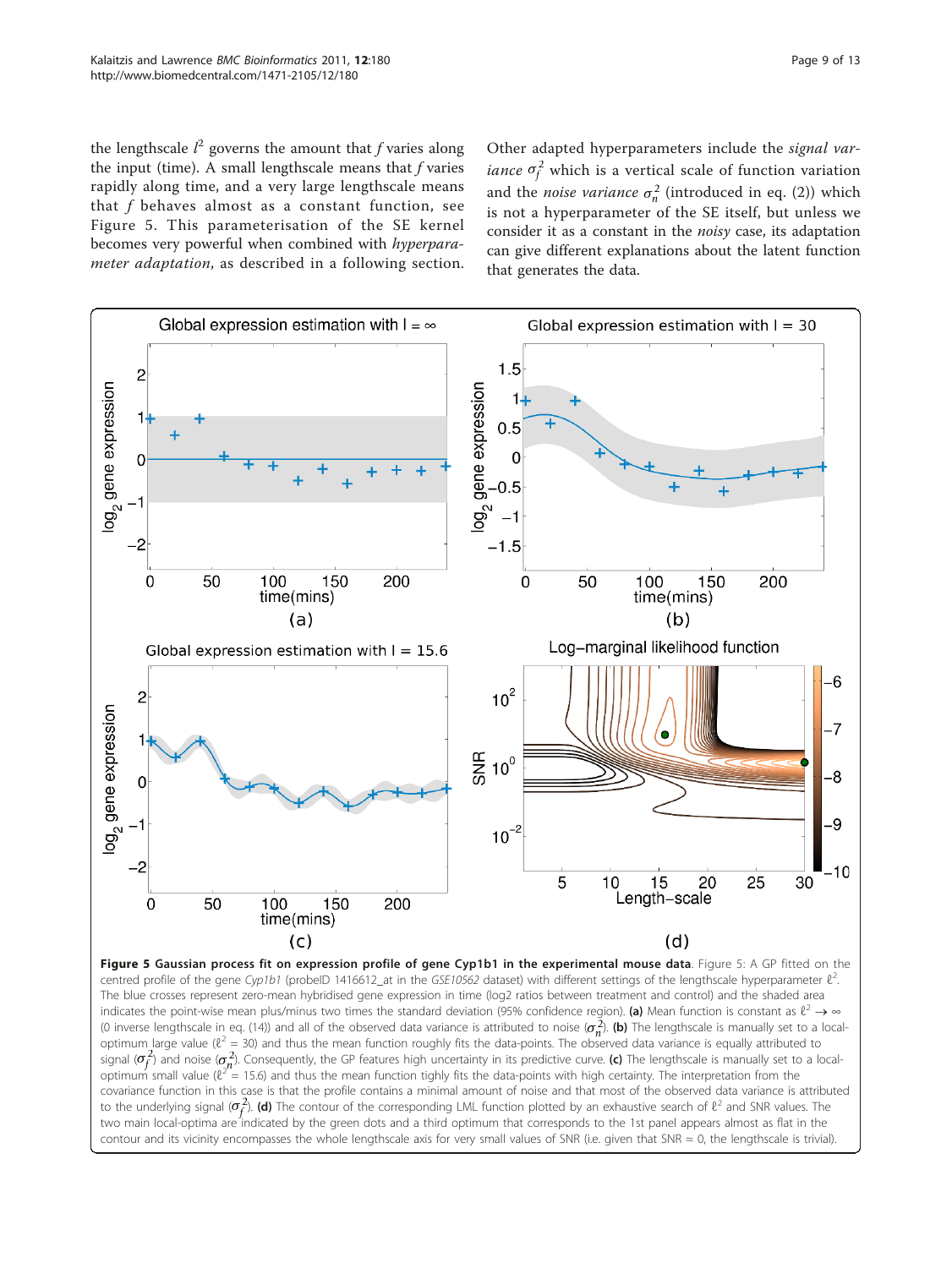One can also combine covariance functions as long as they are positive-definite. Examples of valid combined covariance functions include the sum and convolution of two covariance functions. In fact, eq. (14) is a combined sum of the SE kernel with the covariance function of isotropic Gaussian noise.

#### Gaussian process prediction

To interpolate the trajectory of gene expression at nonsampled time-points, as illustrated in Figure [5,](#page-8-0) we infer a function value  $f_*$  at a new input (non-sampled timepoint)  $x<sub>*</sub>$ , given the knowledge of function estimates  $f$  at known time-points **x**. The joint distribution  $p(f_*, \mathbf{f})$  is Gaussian, hence the conditional distribution  $p(f_*|f)$  is also Gaussian. In this section we consider predictions using noisy observations; we know the noise is Gaussian too, so the noisy conditional distribution does not differ. By Bayes' rule

$$
p(f_*|y) = \frac{p(f_*, y)}{p(y)},
$$
\n(15)

where the Gaussian process prior over the noisy observations is

$$
p(\mathbf{y}) = \mathcal{N}(\mathbf{0}, \text{cov}(\mathbf{y})) = \mathcal{N}(\mathbf{0}, K_f(\mathbf{x}, \mathbf{x}) + \sigma_n^2 \mathbf{I})
$$
 (16)

#### Predictive equations for GP regression

We start by defining the *mean function* and the *covariance* between a new time-point  $x^*$  and each of the  $i^{th}$ known time-points, where  $i = 1..N$ 

$$
\mathbf{m}_i = m(\mathbf{x}_i),\tag{17}
$$

$$
(\mathbf{k}_{*})_{i} = K_{f}(\mathbf{x}_{i}, \mathbf{x}_{*}).
$$
\n(18)

For every new time-point a new vector  $k*$  is *concate*nated as an additional row and column to the covariance matrix  $K_C$  to give

$$
\mathbf{K}_{C+1} = \begin{bmatrix} [\mathbf{K}_C] [\mathbf{k}_*] \\ [\mathbf{k}_*^{\top}] [\mathbf{k}] \end{bmatrix},
$$
(19)

where  $C = N \cdot N^*$  is incremented with every new  $k^*$ added to  $K_C$ . By considering a zero mean function and eq. (19), the joint distribution  $p(f^*)$ , y) from eq. (15) can be computed

$$
\begin{bmatrix} \mathbf{y} \\ \mathbf{f}_* \end{bmatrix} \sim \mathcal{N} \left( \mathbf{0}, \begin{bmatrix} K_f(\mathbf{X}, \mathbf{X}) + \sigma^2 \mathbf{I} & K_f(\mathbf{X}, \mathbf{X}_*) \\ K_f(\mathbf{X}_*, \mathbf{X}) & K_f(\mathbf{X}_*, \mathbf{X}_*) \end{bmatrix} \right). \tag{20}
$$

Finally, to derive the predictive mean and covariance of the posterior distribution from eq. (15) we use the Gaussian identities presented in [21, sec.A.2]. These are

the predictive equations for GP regression of a single new time-point

$$
p(f_*|y) \sim \mathcal{N}(f_*; m_*, var(f_*)), \quad where \tag{21}
$$

$$
m_* = \mathbf{k}_*^{\top} \left( K_f + \sigma_n^2 \mathbf{I} \right)^{-1} \mathbf{y},\tag{22}
$$

$$
var(f_*) = k(\mathbf{x}_*, \mathbf{x}_*) - \mathbf{k}_*^\top (K_f + \sigma_n^2 \mathbf{I})^{-1} \mathbf{k}_*,
$$
 (23)

and  $K_f = K_f(\mathbf{x}, \mathbf{x})$ . These equations can be generalised easily for the prediction of function values at multiple new time-points by augmenting  $\mathbf{k}$  with more columns and  $k(\mathbf{x}^*, \mathbf{x}^*)$  with more components, one for each new time-point x\*.

#### Hyperparameter learning

Given the SE covariance function, one can learn the hyperparameters from the data by optimising the logmarginal likelihood function of the GP. In general, a non-parametric model such as the GP can employ a variety of kernel families whose hyperparameters can be adapted with respect to the underlying intensity and frequency of the local signal structure, and interpolate it in a probabilistic fashion (i.e. while quantifying the uncertainty of prediction). The SE kernel allows one to give intuitive interpretations of the adapted hyperparameters, especially for one-dimensional data such as a gene expression time-series, see Figure [5](#page-8-0) for interpretations of various local-optima.

#### Optimising the marginal likelihood

In the context of GP models the marginal likelihood results from the marginalisation over function values f

$$
p(\mathbf{y}|\mathbf{x}) = \int \mathrm{d}\mathbf{f} \, p(\mathbf{y}|\mathbf{f}, \mathbf{x}) p(\mathbf{f}|\mathbf{x}), \tag{24}
$$

where the GP prior  $p(f|x)$  is given in eq. (9) and the likelihood is a factorised Gaussian **y**|**f** ∼  $\mathcal{N}(\mathbf{f}, \sigma_n^2 \mathbf{I})$ . The integral can be evaluated analytically [21, sec. A.2] to give the log-marginal likelihood (LML, it is common practice to take the log of the antiderivative for the sake of numerical stability, as it yields a sum instead of a product)

$$
\ln p(\mathbf{y}|\mathbf{x}, \theta) = -\frac{1}{2}\mathbf{y}^{\mathrm{T}}\mathbf{K}_{\gamma}^{-1}\mathbf{y} - \frac{1}{2}\ln|\mathbf{K}_{\gamma}| - \frac{n}{2}\ln 2\pi, \quad (25)
$$
  
where  $\mathbf{K}_{\gamma} = \mathbf{K}_{f} + \sigma_{n}^{2}\mathbf{I}$ 

We notice that the marginal here is explicitly conditioned on  $\theta$  (hyperparameters) to emphasise that it is a function of the hyperparameters through  $K_f$ . To optimise the marginal likelihood we take the partial derivatives of the LML with respect to the hyperparameters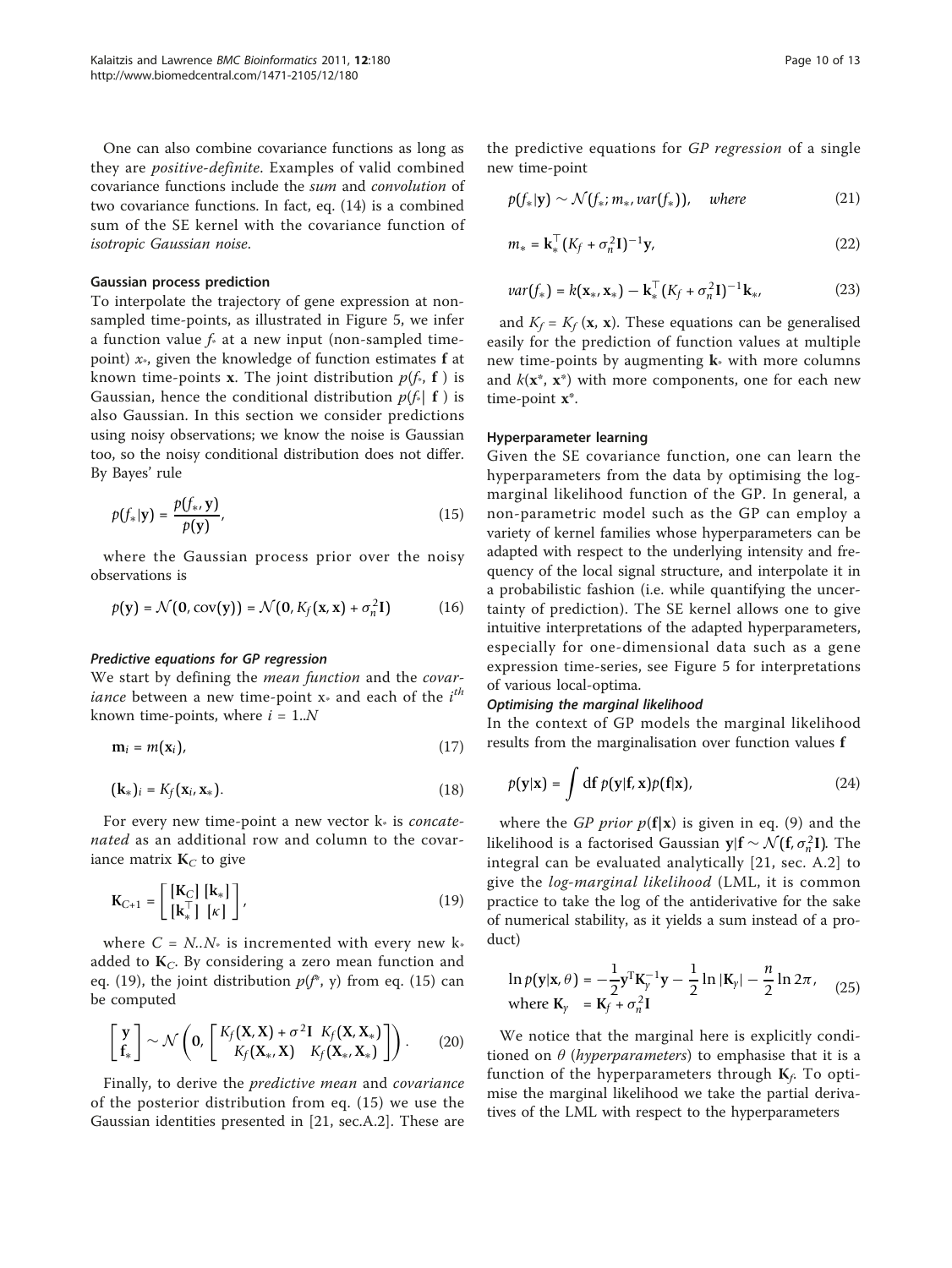$$
\frac{\partial}{\partial \theta} \ln p(\mathbf{y}|\mathbf{x}, \theta) = \frac{1}{2} \alpha^{\mathrm{T}} \frac{\partial \mathbf{K}_{y}}{\partial \theta} \alpha - \frac{1}{2} \text{tr} \left( \mathbf{K}_{y}^{-1} \frac{\partial \mathbf{K}_{y}}{\partial \theta} \right)
$$
\n
$$
= \frac{1}{2} \text{tr} \left( (\alpha \alpha^{\mathrm{T}} - \mathbf{K}_{y}^{-1}) \frac{\partial \mathbf{K}_{y}}{\partial \theta} \right),
$$
\nwhere  $\alpha = \mathbf{K}_{y}^{-1} \mathbf{y}$  and\n
$$
\frac{\partial \mathbf{K}_{y}}{\partial \theta} = \left( \frac{\partial \mathbf{K}_{y}}{\partial \ell}, \frac{\partial \mathbf{K}_{y}}{\partial \sigma_{f}^{2}}, \frac{\partial \mathbf{K}_{y}}{\partial \sigma_{n}^{2}} \right)^{\mathrm{T}}
$$
\n
$$
= \left( \mathbf{K}_{f} \frac{(x_{i} - x_{j})^{2}}{\ell^{3}}, \exp \left( -\frac{(x_{i} - x_{j})^{2}}{2\ell^{2}} \right), \delta_{ij} \right)^{\mathrm{T}}.
$$
\n(26)

We use scaled conjugate gradients [\[32](#page-12-0)] – a standard optimisation scheme – to maximise the LML.

#### Ranking with likelihood-ratios

Alternatively, one may choose to go "fully Bayesian" by placing a *hyper-prior* over the hyperparameters  $p(\theta | \mathcal{H})$ , where *H* represents some type of model, and compute a posterior over hyperparameters

$$
p(\theta | \mathbf{y}, \mathbf{x}, \mathcal{H}) = \frac{p(\mathbf{y} | \mathbf{x}, \theta, \mathcal{H}) p(\theta | \mathcal{H})}{\int d\theta p(\mathbf{y} | \mathbf{x}, \theta, \mathcal{H}) p(\theta | \mathcal{H})},
$$
(27)

based on some initial beliefs, such as the functions having large lengthscales, and optimise the marginal likelihood so that the optimum lengthscale tends to a large value, unless there is evidence to the contrary. Depending on the model  $H$ , the integral in eq. (27) may be analytically intractable and thus one has to resort to approximating this quantity [[33](#page-12-0)] (e.g. Laplace approximation) or using Markov Chain Monte Carlo (MCMC) methods to sample from the posterior distribution [[34](#page-12-0)].

In the case where one is using different types of models (e.g. with different number of hyperparameters), a Bayesian-standard way of comparing between such two models is through Bayes factors [\[11,19](#page-11-0),[23](#page-11-0)] – ratios of the integral quantities in eq. (27)

$$
K = \frac{\int d\theta_1 p(\mathbf{y}|\mathbf{x}, \theta_1, \mathcal{H}_1) p(\theta_1|\mathcal{H}_1)}{\int d\theta_2 p(\mathbf{y}|\mathbf{x}, \theta_2, \mathcal{H}_2) p(\theta_2|\mathcal{H}_2)},
$$
(28)

where the models *H* usually represent two different hypotheses, namely  $H_1$  - the profile has a significant underlying signal and thus it is truly differentially expressed and  $H_2$  - there is no underlying signal in the profile and the observed gene expression is just the effect of random noise. The ranking is based on how likely  $\mathcal{H}_1$  in comparison to  $\mathcal{H}_2$ , given a profile.

In this paper we present a much simpler – but effective to the task – approach to ranking the differential expression of a profile. Instead of integrating out the hyperparameters, we approximate the Bayes factor with a log-ratio of marginal likelihoods (cf. eq. (25))

$$
ln\left(\frac{p(y|x,\theta_2)}{p(y|x,\theta_1)}\right),\tag{29}
$$

with each LML being a function of different instantiations of  $\theta$ . We still maintain hypotheses  $\mathcal{H}_1$  and  $\mathcal{H}_2$  that represent the same notions explained above, but in our case they differ simply by configurations of  $\theta$ . Specifically, on  $\mathcal{H}_1$  the hyperparameters are fixed to  $\theta_1 = (\infty,$ 0; var(y))<sup>⊤</sup> to encode a function constant in time ( $l^2 \rightarrow$ ∞), with no underlying signal ( $\sigma_f^2$  = 0), which generates a time-series with a variance that can be solely explained by noise  $(\sigma_n^2 = var(y))$ . Analogously, on  $\mathcal{H}_2$  the hyperparameters  $\theta_2$  are initialised to encode a function that fluctuates in accordance to a typical significant profile (e.g.  $\ell^2$  = 20), with a distinct signal variance that solely explains the observed time-series variance  $(\sigma_f^2 = var(y))$ and with no noise  $(\sigma_n^2 = 0)$ .

Local optima of the log-marginal likelihood (LML) function These two configurations correspond to two points in the three-dimensional function that is the LML, both of which usually lie close to local-optimum solutions. This assumption can be verified, empirically, by exhaustively plotting the LML function for a number of profiles, see Figure [5.](#page-8-0) In case the LML contour differs for some profiles, more initialisation points should be used to ensure convergence to the maximum-likelihood solution. Because the configuration of the second hypothesis (no noise,  $\sigma_n^2 = 0$ ) is an extremely unlikely scenario, we let  $\theta_2$  adapt to a given profile by optimising the LML function, as opposed to keeping it fixed like  $\theta_1$ .

In most cases the LML (eq. (25)) is not convex. Multiple optima do not necessarily pose a threat here; depending on the data and as long as they have similar function values, multiple optima present alternative interpretations on the observations. To alleviate the problem of spurious local optimum solutions however, we make the following observation: when we explicitly restrict the signal variance hyperparameter  $(\sigma_f^2)$  to low values during optimisation, we also implicitly restrict the noise variance hyperparameter  $(\sigma_f^2)$  to large values. This occurs as the explanation of the observed data variance (var(y)) is shared between the signal and noise variance hyperparameters, i.e.  $var(y) \simeq \sigma_f^2 + \sigma_n^2$ . This dependency allows us to treat the three-dimension optimisation problem as a two-dimension problem, one of lengthscale  $\ell$ <sup>2</sup> and one of signal-to-noise ratio  $SNR = \frac{\sigma_f^2}{2}$  $\sigma_n^2$ without fear of missing out an optima.

Figure [5](#page-8-0) illustrates the marginal likelihood as a function of the characteristic lengthscale  $\ell^2$  and the SNR. It features two local optima, one for a small lengthscale and a high SNR, where the observed data are explained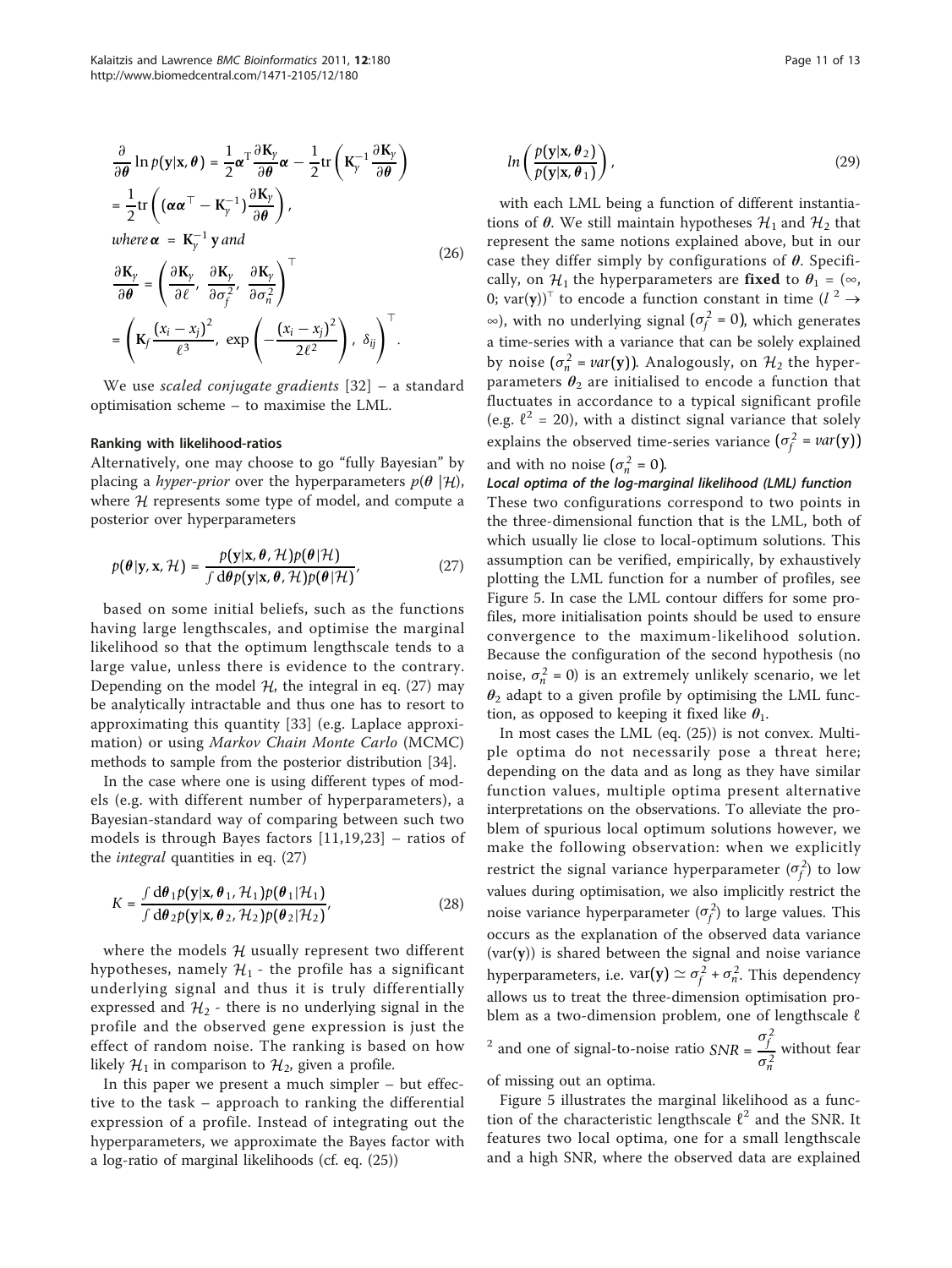<span id="page-11-0"></span>with a relatively complex function and a small noise variance, and one optimum for a large lengthscale and a low SNR, where the data are explained by a simpler function with high noise variance. We also notice that the first optimum has a lower LML. This relates to the algebraic structure of the LML (eq. (25)); the first term (dot product) promotes data fitness and the second term (determinant) penalizes the complexity of the model [21, sec.5.4]. Overall, the LML function of the Gaussian process offers a good fitness-complexity tradeoff without the need for additional regularisation. Optionally, one can use multiple initialisation points focusing on different non-infinite lengthscales to deal with the multiple local optima along the lengthscale axis, and pick the best solution (max LML) to represent the  $H_1$  hypothesis in the likelihood-ratio during the ranking stage.

## Source code

The source code for the GP regression framework is available in MATLAB code [http://staffwww.dcs.shef.ac.](http://staffwww.dcs.shef.ac.uk/people/N.Lawrence/gp/) [uk/people/N.Lawrence/gp/](http://staffwww.dcs.shef.ac.uk/people/N.Lawrence/gp/) and as a package for the R statistical computing language [http://cran.r-project.org/](http://cran.r-project.org/web/packages/gptk/) [web/packages/gptk/.](http://cran.r-project.org/web/packages/gptk/) The routines for the estimation and ranking of the gene expression time-series are available upon request for both languages. The time needed to analyse the 22690 profiles in the experimental data, with only the basic two initialisation points of hyperparameters, is about 30 minutes on a desktop running Ubuntu 10.04 with a dual-core CPU at 2.8 GHz and 3.2 GiB of memory.

#### Acknowledgements

The authors would like to thank Diego di Bernardo for his useful feedback on the experimental data. Research was partially supported by a EPSRC Doctoral Training Award, the Department of Neuroscience, University of Sheffield and BBSRC (grant BB/H018123/2).

#### Authors' contributions

AAK designed and implemented the computational analysis and ranking scheme presented here, assessed the various methods and drafted the manuscript. NDL pre-processed the experimental data and wrote the original Gaussian process toolkit for MATLAB and AAK rewrote it for the R statistical language. Both AAK and NDL participated in interpreting the results and revising the manuscript. All authors read and approved the final manuscript.

#### Received: 18 January 2011 Accepted: 20 May 2011 Published: 20 May 2011

#### References

- 1. Lönnstedt I, Speed TP: Replicated microarray data. Statistica Sinica 2002, 12:31-46.
- 2. Spellman PT, Sherlock G, Zhang MQ, Iyer VR, Anders K, Eisen MB, Brown PO, Botstein D, Futcher B: [Comprehensive identification of cell cycle](http://www.ncbi.nlm.nih.gov/pubmed/9843569?dopt=Abstract)[regulated genes of the yeast Saccharomyces cerevisiae by microarray](http://www.ncbi.nlm.nih.gov/pubmed/9843569?dopt=Abstract) [hybridization.](http://www.ncbi.nlm.nih.gov/pubmed/9843569?dopt=Abstract) Molecular biology of the cell 1998, 9(12):3273.
- 3. Friedman N, Linial M, Nachman I, Pe'er D: [Using Bayesian networks to](http://www.ncbi.nlm.nih.gov/pubmed/11108481?dopt=Abstract) [analyze expression data.](http://www.ncbi.nlm.nih.gov/pubmed/11108481?dopt=Abstract) Journal of computational biology 2000, 7(3-4):601-620.
- 4. Dudoit S, Yang YH, Callow MJ, Speed TP: Statistical methods for identifying differentially expressed genes in replicated cDNA microarray experiments. Statistica sinica 2002, 12:111-140.
- 5. Kerr MK, Martin M, Churchill GA: [Analysis of variance for gene expression](http://www.ncbi.nlm.nih.gov/pubmed/11382364?dopt=Abstract) [microarray data.](http://www.ncbi.nlm.nih.gov/pubmed/11382364?dopt=Abstract) Journal of Computational Biology 2000, 7(6):819-837.
- 6. Efron B, Tibshirani R, Storey JD, Tusher V: Empirical Bayes analysis of a microarray experiment. Journal of the American Statistical Association 2001, 96(456):1151-1160.
- 7. Bar-Joseph Z, Gerber G, Simon I, Gifford DK, Jaakkola TS: [Comparing the](http://www.ncbi.nlm.nih.gov/pubmed/12934016?dopt=Abstract) [continuous representation of time-series expression profiles to identify](http://www.ncbi.nlm.nih.gov/pubmed/12934016?dopt=Abstract) [differentially expressed genes.](http://www.ncbi.nlm.nih.gov/pubmed/12934016?dopt=Abstract) Proceedings of the National Academy of Sciences of the United States of America 2003, 100(18):10146.
- 8. Ernst J, Nau G, Bar-Joseph Z: [Clustering short time series gene expression](http://www.ncbi.nlm.nih.gov/pubmed/15961453?dopt=Abstract) [data.](http://www.ncbi.nlm.nih.gov/pubmed/15961453?dopt=Abstract) Bioinformatics 2005, 21(Suppl 1):i159.
- 9. Storey JD, Xiao W, Leek JT, Tompkins RG, Davis RW: [Significance analysis of](http://www.ncbi.nlm.nih.gov/pubmed/16141318?dopt=Abstract) [time course microarray experiments.](http://www.ncbi.nlm.nih.gov/pubmed/16141318?dopt=Abstract) Proceedings of the National Academy of Sciences of the United States of America 2005, 102(36):12837.
- 10. Tai YC, Speed TP: A multivariate empirical Bayes statistic for replicated microarray time course data. The Annals of Statistics 2006, 34(5):2387-2412.
- 11. Angelini C, De Canditiis D, Mutarelli M, Pensky M: A Bayesian approach to estimation and testing in time-course microarray experiments. Stat Appl Genet Mol Biol 2007, 6:24.
- 12. Angelini C, Cutillo L, De Canditiis D, Mutarelli M, Pensky M: [BATS: a](http://www.ncbi.nlm.nih.gov/pubmed/18837969?dopt=Abstract) [Bayesian user-friendly software for Analyzing Time Series microarray](http://www.ncbi.nlm.nih.gov/pubmed/18837969?dopt=Abstract) [experiments.](http://www.ncbi.nlm.nih.gov/pubmed/18837969?dopt=Abstract) BMC bioinformatics 2008, 9:415.
- 13. Della Gatta G, Bansal M, Ambesi-Impiombato A, Antonini D, Missero C, di Bernardo D: [Direct targets of the TRP63 transcription factor revealed by](http://www.ncbi.nlm.nih.gov/pubmed/18441228?dopt=Abstract) [a combination of gene expression profiling and reverse engineering.](http://www.ncbi.nlm.nih.gov/pubmed/18441228?dopt=Abstract) Genome research 2008, 18(6):939.
- 14. Honkela A, Girardot C, Gustafson EH, Liu YH, Furlong EEM, Lawrence ND, Rattray M: Model-based method for transcription factor target identification with limited data. Proceedings of the National Academy of Sciences 2010, 107(17):7793.
- 15. Bansal M, Gatta GD, Di Bernardo D: [Inference of gene regulatory networks](http://www.ncbi.nlm.nih.gov/pubmed/16418235?dopt=Abstract) [and compound mode of action from time course gene expression](http://www.ncbi.nlm.nih.gov/pubmed/16418235?dopt=Abstract) [profiles.](http://www.ncbi.nlm.nih.gov/pubmed/16418235?dopt=Abstract) Bioinformatics 2006, 22(7):815.
- 16. Finkenstadt B, Heron EA, Komorowski M, Edwards K, Tang S, Harper CV, Davis JRE, White MRH, Millar AJ, Rand DA: [Reconstruction of](http://www.ncbi.nlm.nih.gov/pubmed/18974172?dopt=Abstract) [transcriptional dynamics from gene reporter data using differential](http://www.ncbi.nlm.nih.gov/pubmed/18974172?dopt=Abstract) [equations.](http://www.ncbi.nlm.nih.gov/pubmed/18974172?dopt=Abstract) Bioinformatics 2008, 24(24):2901.
- 17. Bar-Joseph Z: [Analyzing time series gene expression data.](http://www.ncbi.nlm.nih.gov/pubmed/15130923?dopt=Abstract) Bioinformatics 2004, 20(16):2493.
- 18. Bay SD, Chrisman L, Pohorille A, Shrager J: [Temporal aggregation bias and](http://www.ncbi.nlm.nih.gov/pubmed/15700412?dopt=Abstract) [inference of causal regulatory networks.](http://www.ncbi.nlm.nih.gov/pubmed/15700412?dopt=Abstract) Journal of Computational Biology 2004, 11(5):971-985.
- 19. Stegle O, Denby KJ, Cooke EJ, Wild DL, Ghahramani Z, Borgwardt KM: [A](http://www.ncbi.nlm.nih.gov/pubmed/20377450?dopt=Abstract) [robust Bayesian two-sample test for detecting intervals of differential](http://www.ncbi.nlm.nih.gov/pubmed/20377450?dopt=Abstract) [gene expression in microarray time series.](http://www.ncbi.nlm.nih.gov/pubmed/20377450?dopt=Abstract) Journal of Computational Biology 2010, 17(3):355-367.
- 20. Schena M, Shalon D, Davis RW, Brown PO: [Quantitative monitoring of](http://www.ncbi.nlm.nih.gov/pubmed/7569999?dopt=Abstract) [gene expression patterns with a complementary DNA microarray.](http://www.ncbi.nlm.nih.gov/pubmed/7569999?dopt=Abstract) Science 1995, 270(5235):467.
- 21. Rasmussen CE, Williams CKI: Gaussian Processes for Machine Learning (Adaptive Computation and Machine Learning) The MIT Press; 2005.
- 22. MacKay DJC: Gaussian Processes. Information theory, inference, and learning algorithms Cambridge University Press; 2003, 535-548.
- 23. Yuan M: [Flexible temporal expression profile modelling using the](http://www.ncbi.nlm.nih.gov/pubmed/21617730?dopt=Abstract) [Gaussian process.](http://www.ncbi.nlm.nih.gov/pubmed/21617730?dopt=Abstract) Computational statistics & data analysis 2006, 51(3):1754-1764.
- 24. Kirk PDW, Stumpf MPH: [Gaussian process regression bootstrapping:](http://www.ncbi.nlm.nih.gov/pubmed/19289448?dopt=Abstract) [exploring the effects of uncertainty in time course data.](http://www.ncbi.nlm.nih.gov/pubmed/19289448?dopt=Abstract) Bioinformatics 2009, 25(10):1300.
- 25. Lawrence ND, Sanguinetti G, Rattray M: Modelling transcriptional regulation using Gaussian processes. Advances in Neural Information Processing Systems 2007, 19:785.
- 26. Gao P, Honkela A, Rattray M, Lawrence ND: [Gaussian process modelling of](http://www.ncbi.nlm.nih.gov/pubmed/18689843?dopt=Abstract) [latent chemical species: applications to inferring transcription factor](http://www.ncbi.nlm.nih.gov/pubmed/18689843?dopt=Abstract) [activities.](http://www.ncbi.nlm.nih.gov/pubmed/18689843?dopt=Abstract) Bioinformatics 2008, 24(16):i70.
- 27. Stegle O, Denby KJ, Wild L, McHattie S, Meade A, Ghahramani Z, Borgwardt KM: Discovering temporal patterns of differential gene expression in microarray time series. In GCB 2009, 133-142.